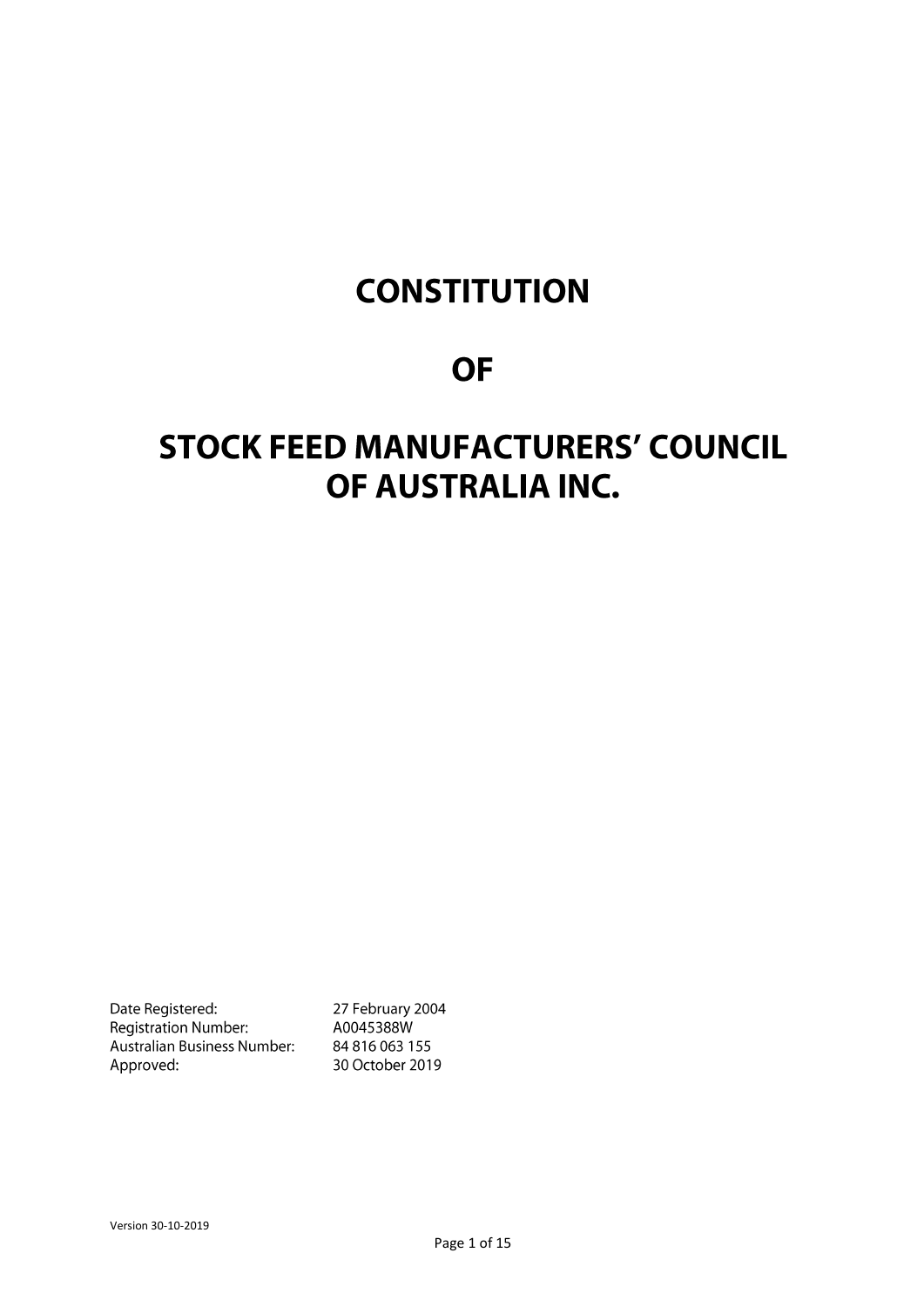#### **1. NAME**

- a. The name of the organisation shall be the Stock Feed Manufacturers' Council of Australia Inc. (hereinafter called the "Council" or "SFMCA").
- b. The Council will operate through a Federal Council and through sub-committees of the Federal Council to be known as:
	- i. SFMCA Western Australia Branch
	- ii. SFMCA South Australia Branch
	- iii. SFMCA Victoria Branch
	- iv. SFMCA New South Wales Branch
	- v. SFMCA Queensland Branch

being sub-committees established in accordance with this Constitution. SFMCA Victoria Branch includes Tasmania.

# **2. DEFINITIONS**

In this constitution, unless contrary intention appears:

"**Council**" means the Stock Feed Manufacturers' Council of Australia.

"**Member**" means a member as described in clause 3.

"**Federal Council**" means the managing body of the Council as described in clause 6.

"**Federal Councillor**" means a member of the Federal Council as described in clause 6.

"**FeedSafe**" means the quality assurance accreditation program operated by the SFMCA for the Australian stock feed industry.

"**State Branch**" means a sub-committee of the Federal Council with special authority for each state of Australia as listed in clause 1.

# **3. MEMBERSHIP**

- a. The membership of the Council shall be divided into four classes only as follows:
	- i. Full Members
	- ii. Provisional Members
	- iii. Associate Members
	- iv. Honorary Life Member (By law 2)
- b. A Full Member shall be any individual, partnership, company, corporation or other business unit actually engaged in the production of compound feeds, liquid feeds and other ingredient blends for livestock and/or poultry having completed and holding FeedSafe accreditation for each of its owned and operated stockfeed manufacturing sites.
- c. A Provisional Member shall be as for a Full Member, but where FeedSafe accreditation has not been obtained, and whose rights are restricted in a manner determined by the Federal Council and detailed to members from time to time.
- d. An Associate Member shall be any individual partnership, company, corporation, or other business unit or any other association closely allied to or associated with the compound feed manufacturing industry.
- e. The Federal Council, upon consultation with the relevant State Branch(es), shall decide the membership class of each member of the Council. Unless otherwise requested by a member, the members State Branch are those members of the Council who reside or conduct business within the jurisdiction of that State or States.
- f. Every application for Membership shall be made to the Secretary in writing on a form approved by the Federal Council. The Federal Council may accept or refuse to accept any such application for membership of the Council or adjourn from time to time any such application, or may reject any such application for membership of the Council without giving any reason for so doing.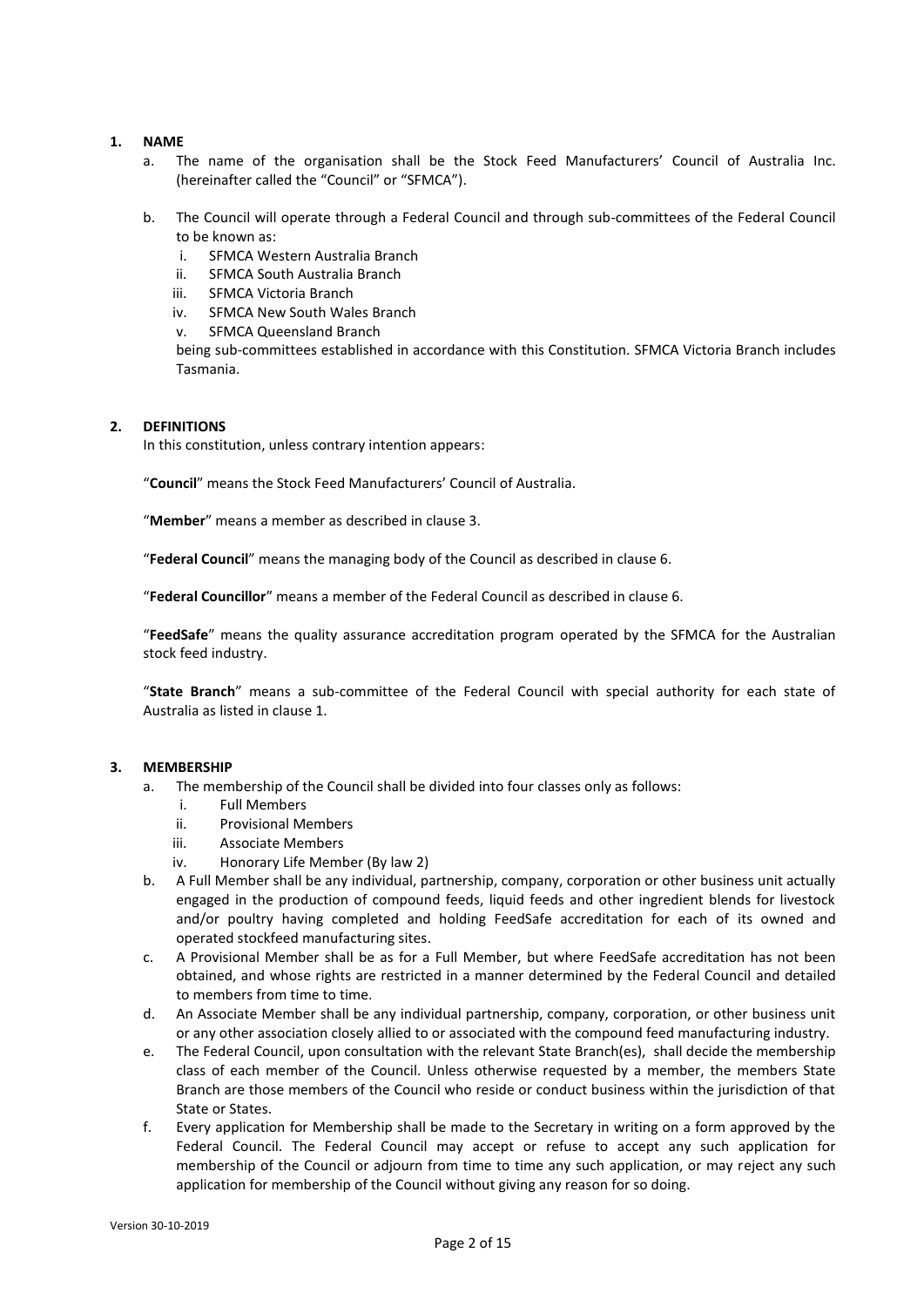- g. The Secretary must keep a register of members in which is recorded the name, address and contact details of every member of the Council, the class of membership held and the State Branch or Branches to which each member has been allocated . This register shall be available to State Branches on request.
- h. The General rights of members

A member of the Council who is entitled to vote has the right:

- i. to receive notice of Annual and Extraordinary General Meetings and of proposed special resolutions in the manner and time prescribed by these Rules; and
- ii. to submit items of business for consideration at a State Branch meeting; and
- iii. to attend and be heard at Annual, Extraordinary General and State Branch meetings; and
- iv. to vote at an Annual, Extraordinary General and State Branch Meetings unless this Constitution specifies otherwise; and
- v. to have access to the minutes of Annual, Extraordinary General and State Branch meetings and other documents of the Council as provided under rule 21; and
- vi. to inspect the register of members.
- i. Ceasing membership
	- i. Membership ceases on resignation or expulsion.
	- ii. If an individual, partnership, company, corporation or other business unit ceases to be a member of the Council, the Secretary must, as soon as practicable, enter the date membership ceased in the register of members.
	- iii. All membership rights are withdrawn immediately on cessation of membership, including any rights associated with the Council's FeedSafe quality assurance program.
- j. Resigning as a member:
	- i. A member may resign by notice in writing given to the Council.
	- ii. A member is taken to have resigned if the member's annual subscription is more than 12 months in arrears (i.e. unpaid after 12 months of receiving notice of the relevant subscription payable).
	- iii. All membership rights are withdrawn immediately on resigning as a member, including any rights associated with the Council's FeedSafe quality assurance program.

# **4. PURPOSES**

The purposes of the Council are to:

- a. take common and co-ordinated action on behalf of the members to address matters affecting or likely to affect the interests of members and the stock feed industry.
- b. address national issues on matters for the improvement, protection or development of the Australian stock feed industry.
- c. disseminate information of relevance and interest to the membership.
- d. provide a central organisation, through which the interests of members may be represented by the relevant State Branch to form industry policy positions for the general betterment of the stock feed manufacturing industry.
- e. provide a contact point for government and others who need to communicate with the industry generally.
- f. organise industry events such as conferences, for the exchange of information and ideas which assist feed manufacturers in their business development.
- g. do all things which may be considered necessary to the attainment of all or any of these objects.

# **5. OFFICE OF THE COUNCIL**

The office of the Council shall be situated in such place as the Council shall determine from time to time.

# **6. MANAGEMENT**

- a. The management of the affairs of the Council shall be subject to this Constitution, and shall be conducted by the Federal Council which shall have full authority on behalf of the Council and which shall report to members at the Annual General Meeting.
- b. The Federal Council shall consist of ten (10) Federal Councillors.
- c. All Federal Councillors must be owners, directors or employees of Full Members.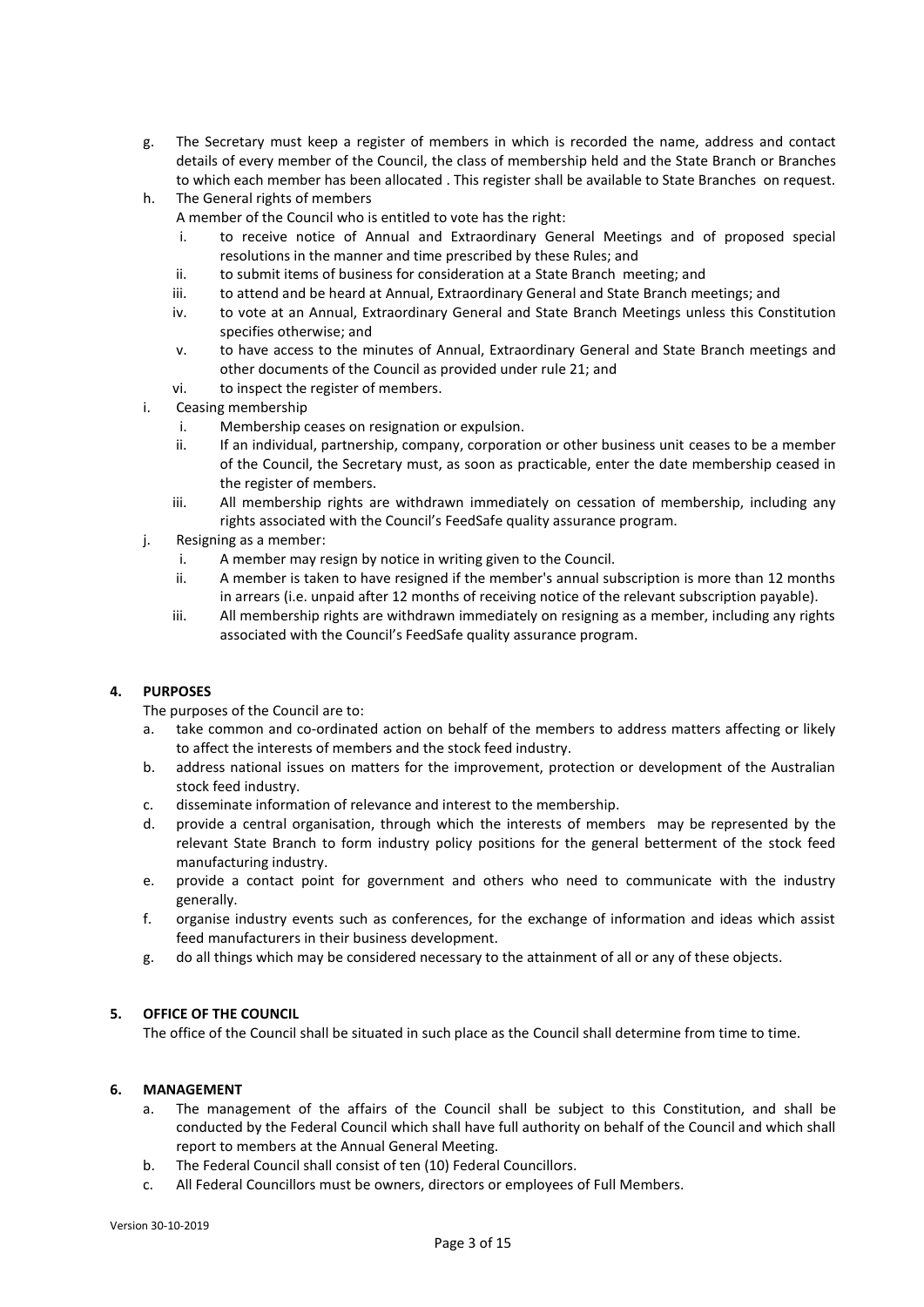- d. The Federal Council shall consist of a maximum of two (2) Federal Councillors from:
	- i. SFMCA Western Australia Branch
	- ii. SFMCA South Australia Branch
	- iii. SFMCA Victoria Branch (includes Tasmania)
	- iv. SFMCA New South Wales Branch
	- v. SFMCA Queensland Branch
- e. At any one time there shall be no more than three Federal Councillors who are owners, directors or employees of the same Full Member (which shall include related companies and companies in associated ownership).
- f. In the event of a casual vacancy on the Federal Council, the relevant State Branch will be instructed to appoint an eligible member to fill the vacancy.

# **7. OFFICERS**

- a. There shall be a Chairperson and a Vice-Chairperson who shall, unless they previously retire, hold office until the next Annual General Meeting. The Chairperson and Vice Chairperson shall be one of the ten (10) Federal Councillors.
- b. The office of an officer of the Council becomes vacant if the officer:
	- i. is no longer nominated by the State Branch as a Federal Councillor; or
	- ii. resigns from office by notice in writing given to the Secretary; or
	- iii. the Full Member of which that person is an owner, director or employee ceases to be a Full Member.
- c. In the event of the office of Chairperson becoming vacant between Annual General Meetings, the Vice-Chairperson shall fill that vacancy and the previous Chairperson's State Branch shall cause to fill the Federal Councillor vacancy.
- d. In the event of the office of Vice-Chairperson becoming vacant between Annual General Meetings, a new Vice Chairperson will be elected at the next Federal Council meeting and the previous Vice-Chairperson's State Branch shall cause to fill the Federal Council vacancy.

# **8. MEETINGS**

- a. FEDERAL COUNCIL MEETINGS
	- i. Federal Council Meetings shall be held when required or as deemed necessary by the Council. The Federal Council shall meet at least once a year.
	- ii. At least 7 days before the date fixed for holding a meeting of the Federal Council, a notice stating the place, date and time of the meeting and the nature of the business to be discussed will be sent by the Secretary in writing to each Federal Councillor.
	- iii. Notice of such meetings will be sent by either postal or electronic transmission.
	- iv. Should any questions of urgency arise, the Chairperson may submit a resolution in writing or by electronic transmission to the members of the Federal Council and their assent or dissent in writing or by electronic transmission shall be deemed to settle the question. Such resolution of issues does not extend to altering the Constitution of the Council.
- b. ANNUAL GENERAL MEETING
	- i. The Annual General Meeting of the Council shall be convened not later than 30 November each year at such time and place as may be determined by the Federal Council.
	- ii. The notice convening the Annual General Meeting must specify that the meeting is an Annual General Meeting.
	- iii. At the Annual General Meeting, Federal Council members shall be nominated by the State Branches, Officers of the Council shall be elected, duly audited statement of the accounts of the year ended 30<sup>th</sup> June immediately preceding shall be submitted to members and any other business transacted that may be deemed necessary or advisable in the interests of the Council or its members.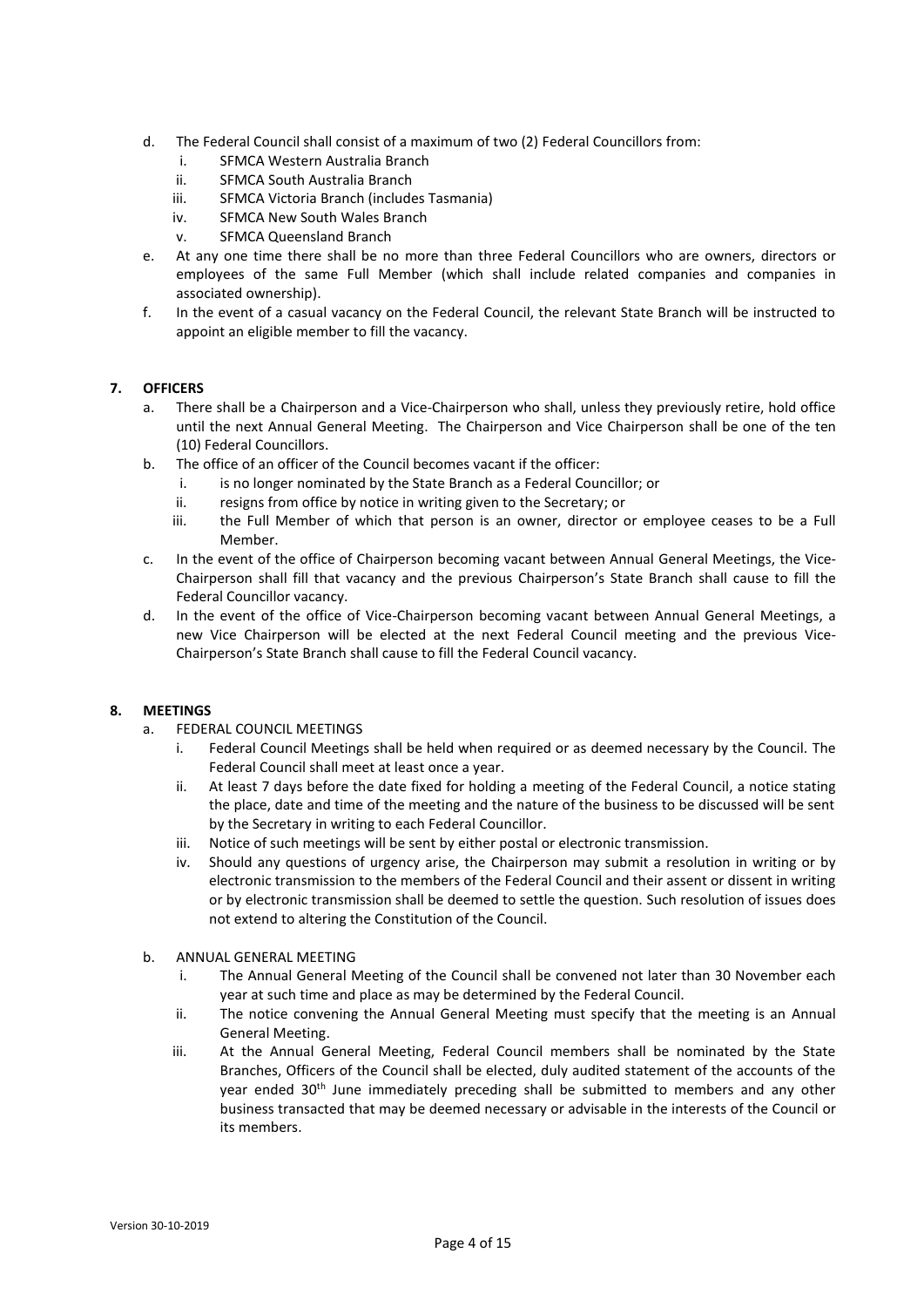- c. EXTRAORDINARY GENERAL MEETINGS
	- i. The Federal Council may convene an Extraordinary General Meeting of members whenever it thinks fit.
	- ii. Within twenty‑eight (28) days after receiving a written requisition of not less than ten per cent of the financial Full Members delivered personally or addressed to the Secretary at the office of the Council, the Secretary shall convene an Extraordinary General Meeting to be held not less than fourteen (14) days and not more than twenty-eight (28) days after receipt of such requisition. If the Secretary fails to convene the meeting as aforesaid, the requisitioners may convene the meeting but any meeting so convened shall not be held after the expiration of three (3) months from the date of the requisition. Each such requisition shall state the objects of the meeting and such meeting shall be convened in the same manner as that in which General Meetings are to be convened by the Council. The reasonable costs incurred by the requisitioners in convening such meeting shall be reimbursed out of the funds of the Council unless the Extraordinary General Meeting so convened shall resolve otherwise.
	- iii. No business shall be transacted at any Extraordinary General Meeting other than that for which it is convened.
- d. STATE BRANCH MEETINGS State Branch Member Meetings and State Executive Meetings shall be conducted as per By Law 1.

# **9. QUORUM FOR FEDERAL COUNCIL MEETING**

- a. At Federal Council Meetings of the Council at least one Federal Councillor of each of three States shall form a quorum. No item of business may be conducted at a Federal Council Meeting unless a quorum of members are present at the time when the meeting is considering that item.
- b. If no quorum is present within 30 minutes of the notified start time then the meeting shall be adjourned until a date which is five business days later at the same time and place. All Federal Councillors shall be notified of the date, time and place of the reconvened meeting. If no quorum is present with 30 minutes of the due starting time of the reconvened meeting, the Secretary shall call an Extraordinary General Meeting at which the issues to be dealt with at the failed meeting shall be put for discussion and resolution by ordinary resolution of members.

#### **10. QUORUM FOR EXTRAORDINARY GENERAL AND ANNUAL GENERAL MEETING**

- a. At all Extraordinary General and Annual General Meetings, persons representing at least five per cent (5%) of the number of Full Members shall form a quorum. No item of business may be conducted at an Extraordinary General or Annual General Meeting unless a quorum of members are present at the time when the meeting is considering that item.
- b. If no quorum is present within 30 minutes of the notified start time then the meeting shall be adjourned until a date which is five business days later at the same time and place. All Federal Councillors shall be notified of the date, time and place of the reconvened meeting. If no quorum is present with 30 minutes of the due starting time of the reconvened meeting, the Secretary shall call an Extraordinary General Meeting at which the issues to be dealt with at the failed meeting shall be put for discussion and resolution by ordinary resolution of members.

#### **11. CONDUCT OF MEETINGS**

- a. All meetings of the Council shall be presided over by the Chairperson or, in his absence, by the Vice-Chairperson or, in their absence, by a Chairperson to be elected by the meeting.
- b. The Chairperson may resolve issues of interpretation of meeting rules and protocols and the interpretation of this Constitution and the Chairperson's decision on such matters shall be final.

#### **12. MINUTES OF MEETINGS**

a. The Federal Council must ensure that minutes are taken and kept of each Federal Council, Annual General and Extraordinary General Meetings.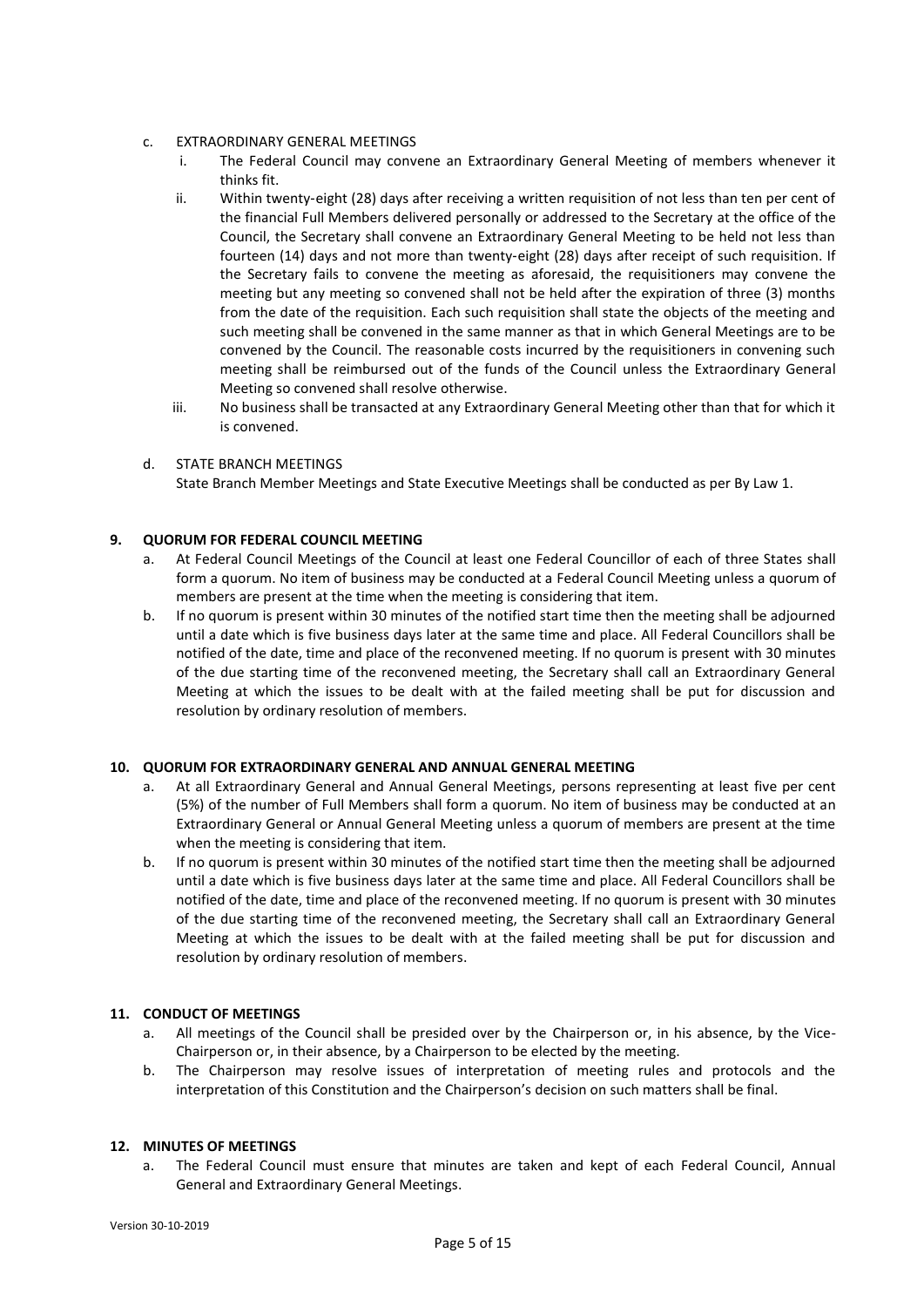- b. The minutes must record the business considered at the meeting, any resolution on which a vote is taken and the result of the vote.
- c. In addition, the minutes of each annual general meeting must include:
	- i. the names of the members attending the meeting; and
	- ii. proxy forms given to the Chairperson of the meeting; and
	- iii. the financial statements submitted to the members; and
	- iv. the certificate signed by two Federal Council members certifying that the financial statements give a true and fair view of the financial position and performance of the Council; and
	- v. any audited accounts and auditor's report or report of a review accompanying the financial statements that are required under the Act.

# **13. USE OF TECHNOLOGY**

- a. A member not physically present at an Annual or Extraordinary General meeting may be permitted to participate in the meeting by the use of technology that allows that member and the members present at the meeting to clearly and simultaneously communicate with each other.
- b. A councillor not physically present at a Federal Council meeting may be permitted to participate in the meeting by the use of technology that allows that member and the members present at the meeting to clearly and simultaneously communicate with each other.
- c. For the purposes of this Part, a member or councillor participating in meetings as permitted under subrule (a) and (b) is taken to be present at the meeting and, if the member or councillor votes at the meeting, is taken to have voted in person.

#### **14. VOTING RIGHTS**

Federal Council Meetings

- a. Each Federal Councillor, including the Chairperson, shall be entitled to exercise one vote on each matter at any meeting of the Federal Council: if however any member of the Federal Council is absent and they are not represented by an alternative, the member of the Council who is present at the meeting and who was appointed by the same State Branch as the absent member, shall be entitled to exercise the vote of such absent member in addition to their own vote. No other form of proxy voting is accepted.
- b. In the event of equal voting the Chairperson shall declare the motion lost.

Annual and Extraordinary General Meetings

- a. The Federal Council is empowered to bring to Extraordinary General meetings issues that are defined as only to be resolved by Full Members. Such defined issues will only be voted on by Full Members; neither Provisional nor Associate Members shall vote. Each Full Member shall have one (1) vote. In all other matters requiring a vote, excluding changes to the Constitution, each Full, Provisional and Associate Member shall have one (1) vote.
- b. Except where otherwise required by these rules, at any Annual General or Extraordinary General Meeting of the Council, a resolution shall be carried by the majority of members present in person or by proxy.
- c. Any member shall have the power to appoint another member in writing as proxy to vote on this person's behalf at any meeting or any adjournment thereof, but if two or more proxies shall be offered, signed by the same member, all proxies signed by such member shall be void.
- d. All proxies must be handed to the Secretary before the commencement of a meeting in respect of which proxy is given and shall be in the form required by the Secretary from time to time.
- e. In the event of equal voting the Chairperson shall declare the motion lost.

# **15. CONDUCT OF ELECTIONS**

For the election of a Chairperson and a Vice-Chairperson and for all other elections which may be necessary, voting shall be by secret ballot. Where the ballot is to fill a single vacancy and more than two nominations are received, or where there are two or more vacancies to be filled and there are more nominations than vacancies, a ballot will be held and conducted on the simple first past the post method.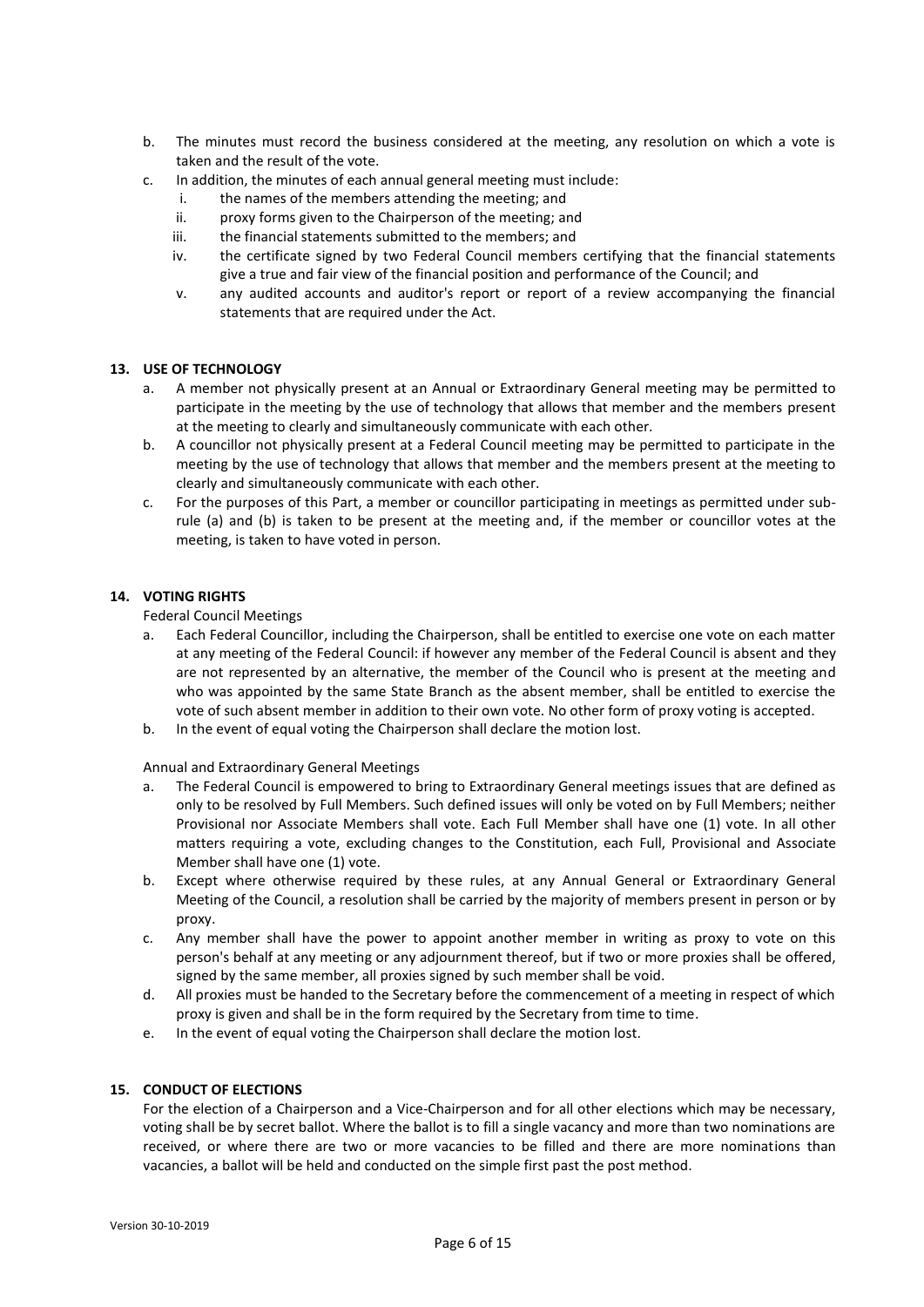In the conduct of elections, the Secretary shall act as returning officer.

# **16. SPECIAL COMMITTEES**

The Federal Council may appoint Special Committees to enquire into any matter relating to the activities of the Council and may give each Committee power to act and shall require such Committees to report and may dissolve such Committees.

#### **17. STATE BRANCHES**

- a. The Council shall maintain State Branches, which will be responsible to the Federal Council for the implementation of activities to achieve the purposes of the Council, within the relevant State.
- b. An Executive Committee elected by each State Branch in accordance with By-Law 1 shall administer the affairs of each State Branch.
- c. The State Branches will be funded by the Council from funds derived as described in clause 22.
- d. The conduct of State Branches is defined within By-Law 1.

# **18. EXECUTIVE OFFICER**

- a. The Federal Council may appoint an Executive Officer from time to time.
- b. The Executive Officer shall be available to advise the Council on such matters as liaison with State and Federal Government Departments; political representation; organisation of workshops, seminars and conventions; liaison with suppliers of stock feed ingredients; liaison with end users; and other matters considered appropriate.
- c. The Executive Officer shall, under the general direction of the Council through the Chairperson or, in his absence, of the Vice-Chairperson, represent the Council on such matters considered appropriate.
- d. The Executive Officer may be paid such remuneration as the Federal Council shall resolve.

#### **19. SECRETARY**

- a. The Council may appoint a secretary from time to time. The role may be fulfilled by an Executive Officer. The Secretary need not be a member of the Council or a member of the Federal Council.
- b. The Secretary shall act under the direction of the Council, through the Chairperson or, in their absence the Vice-Chairperson; shall convene all meetings, stating in writing the business to be transacted thereat; shall keep all accounts and minutes of the Council, conduct all correspondence and generally carry out the instructions of the Council.
- c. The Secretary shall act as custodian of all books, papers and other property of the Council and be responsible for the same to the Council. All accounts, books, securities and any other relevant documents of the Council must be kept current and available for inspection by any member upon request.

#### **20. AUDITOR**

At least once in every year accounts of the Council shall be examined and the correctness thereof certified to by an Auditor. The Federal Council from time to time shall appoint an Auditor for the Council. A Federal Councillor shall not be eligible to act as Auditor.

# **21. FINANCIAL YEAR**

The Council's financial year shall be from 1 July to 30 June.

#### **22. FUNDS**

a. Each member shall pay an annual subscription on a basis to be determined by the Federal Council from time to time and the Council shall have power to levy the members for such further funds as may be necessary for the administration of the Council.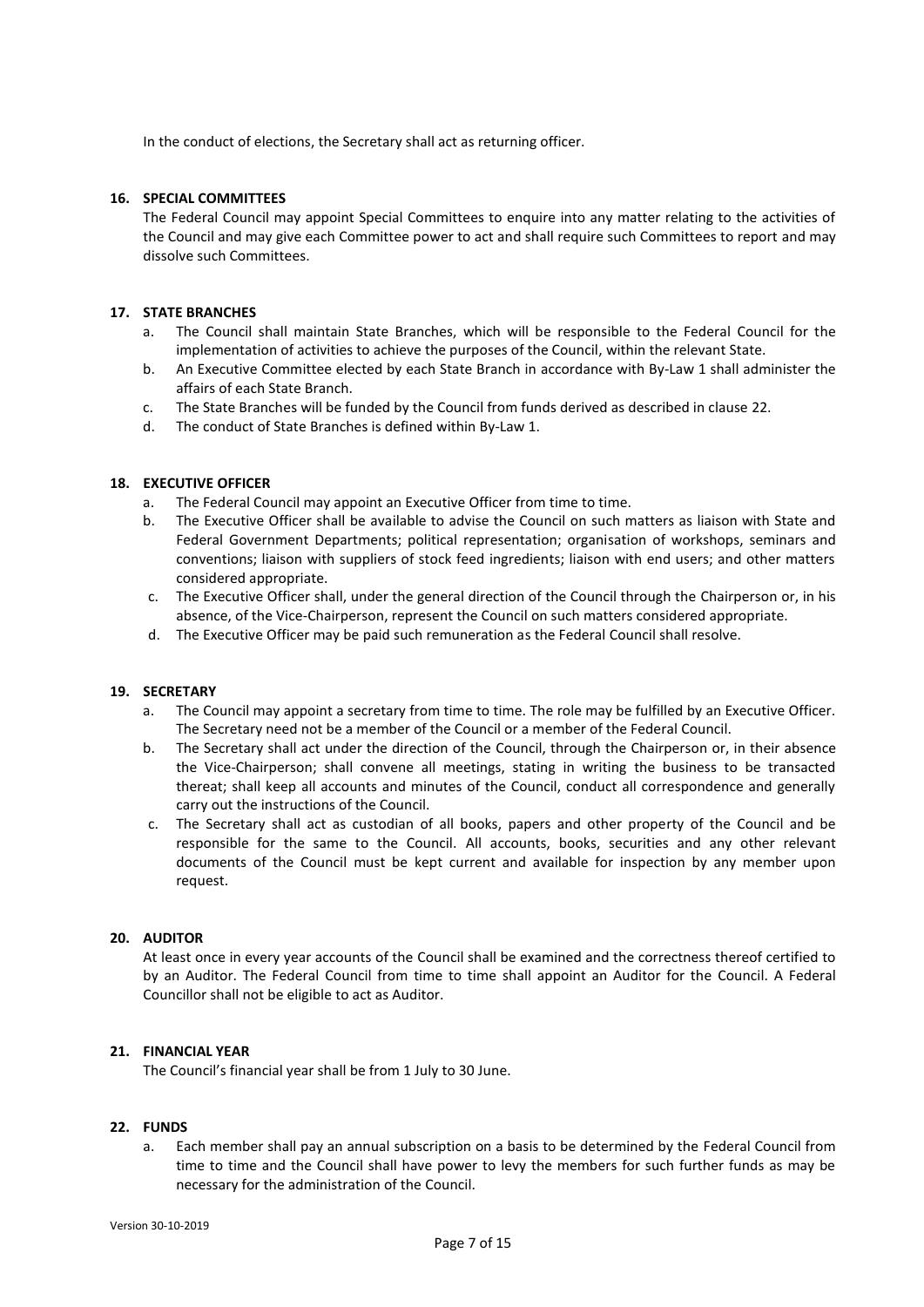- b. The funds of the Council shall be derived from fees from membership as determined by the Federal Council, or from activities of the Council that may be determined by the Federal Council to be consistent with the objectives of the Council.
- c. The Federal Council shall cause proper books of accounts to be kept with respect to all sums of money received and expended by the Council.
- d. The Secretary shall have the care and custody of all the funds, securities and intellectual property of the Council and shall receive and give receipts for monies due and payable to the Council from any source and deposit all such monies received by them in the name of the Council in such banks or other depositories as directed.
- e. The Federal Council shall have the power to authorise from time to time any person or persons to endorse or sign any cheques, electronic funds transfer, bills of exchange, promissory notes, or other negotiable instruments, for and on behalf of the Council.
- f. The funds of the Council shall be banked in the name of the Stock Feed Manufacturers' Council of Australia.
- g. Should a member cease membership as per clauses 3.i. or 3.j. they are not due any membership fee refund.

# **23. CUSTODY AND INSPECTION OF BOOKS AND RECORDS**

- a. Members may on request inspect free of charge:
	- i. the register of members;
	- ii. the minutes of Annual General, Extraordinary General and State Branch meetings;
	- iii. subject to sub-rule (b), the financial records, books, securities and any other relevant document of the Council, including minutes of meetings.
- b. The Federal Council may refuse to permit a member to inspect records of the Council that relate to confidential, personal, employment, commercial or legal matters or where to do so may be prejudicial to the interests of the Council.
- c. The Federal Council must on request make copies of these rules available to members and applicants for membership free of charge.
- d. Subject to sub-rule (b), a member may make a copy of any of the other records of the Council referred to in this rule and the Council may charge a reasonable fee for provision of a copy of such a record.
- e. For purposes of this rule—
- f. relevant documents means the records and other documents, however compiled, recorded or stored, that relate to the incorporation and management of the Council and includes the following:
	- i. its membership records;
	- ii. its financial statements;
	- iii. its financial records;
	- iv. records and documents relating to transactions, dealings, business or property of the Council.

# **24. GROUNDS FOR TAKING DISCIPLINARY ACTION**

The Council may take disciplinary action against a member if it is determined that the member:

- a. has failed to comply with this Constitution; or
- b. refuses to support the purposes of the Council; or
- c. has engaged in conduct prejudicial to the Council: or
- d. deemed to have breached the standards set out in the SFMCA's Code of Conduct (July 2019 or any subsequent versions).

# **25. DISCIPLINARY SUBCOMMITTEE**

- a. If the Federal Council is satisfied that there are sufficient grounds for taking disciplinary action against a member, the Federal Council must appoint a disciplinary subcommittee to hear the matter and determine what action, if any, to take against the member.
- b. The members of the disciplinary subcommittee:
	- i. may be Federal Council members, members of the Council or anyone else; but
	- ii. must not be biased against, or in favour of, the member concerned.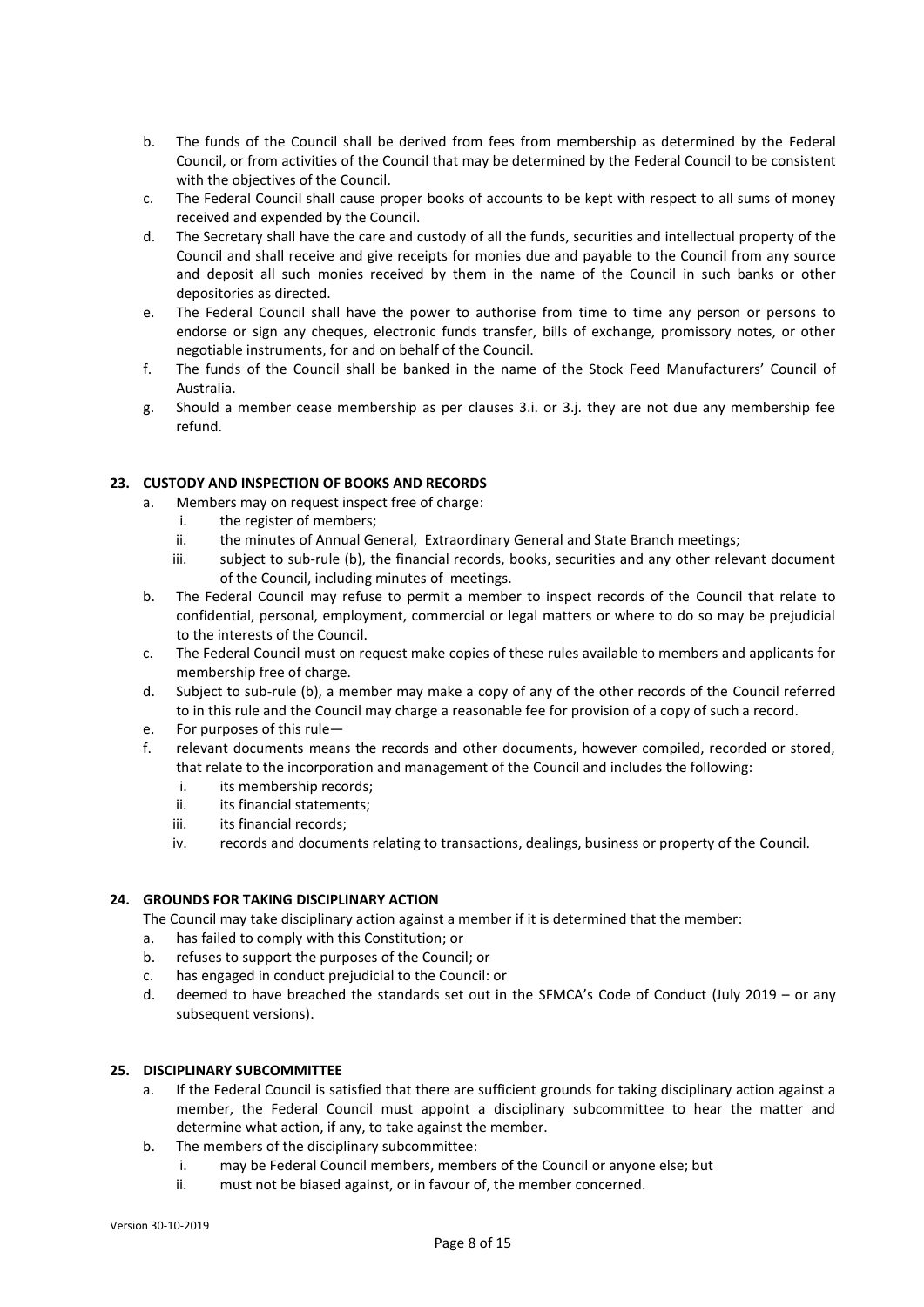# **26. NOTICE TO MEMBER**

- a. Before disciplinary action is taken against a member, the Secretary must give written notice to the member:
	- i. stating that the Council proposes to take disciplinary action against the member; and
	- ii. stating the grounds for the proposed disciplinary action; and
	- iii. specifying the date, place and time of the meeting at which the disciplinary subcommittee intends to consider the disciplinary action (the *disciplinary meeting*); and
	- iv. advising the member that he or she may do one or both of the following:
		- 1. attend the disciplinary meeting and address the disciplinary subcommittee at that meeting;
		- 2. give a written statement to the disciplinary subcommittee at any time before the disciplinary meeting; and
	- v. setting out the member's appeal rights under rule 28.
- b. The notice must be given no earlier than 28 days, and no later than 14 days, before the disciplinary meeting is held.

#### **27. DECISION OF SUBCOMMITTEE**

- a. At the disciplinary meeting, the disciplinary subcommittee must:
	- i. give the member an opportunity to be heard; and
	- ii. consider any written statement submitted by the member.
- b. After complying with sub-rule (a), the disciplinary subcommittee may:
	- i. take no further action against the member; or
	- ii. subject to sub-rule (c):
		- 1. reprimand the member; or
		- 2. suspend the membership rights of the member for a specified period; or
		- 3. expel the member from the Council.
	- iii. The disciplinary subcommittee may not fine the member.
- c. The suspension of membership rights or the expulsion of a member by the disciplinary subcommittee under this rule takes effect immediately after the vote is passed.

#### **28. APPEAL RIGHTS**

- a. A member whose membership rights have been suspended or who has been expelled from the Council under rule 27 may give notice to the effect that he or she wishes to appeal against the suspension or expulsion.
- b. The notice must be in writing and given:
	- i. to the disciplinary subcommittee immediately after the vote to suspend or expel the person is taken; or
	- ii. to the Secretary not later than 48 hours after the vote.
- c. If a person has given notice under sub-rule (b), a disciplinary appeal meeting must be convened by the Federal Council as soon as practicable, but in any event not later than 21 days, after the notice is received.
- d. Notice of the disciplinary appeal meeting must be given to each member of the Council who is entitled to vote as soon as practicable and must:
	- i. specify the date, time and place of the meeting; and
	- ii. state:
		- 1. the name of the member against whom the disciplinary action has been taken; and
		- 2. the grounds for taking that action; and
		- 3. that at the disciplinary appeal meeting the members present must vote on whether the decision to suspend or expel the person should be upheld or revoked.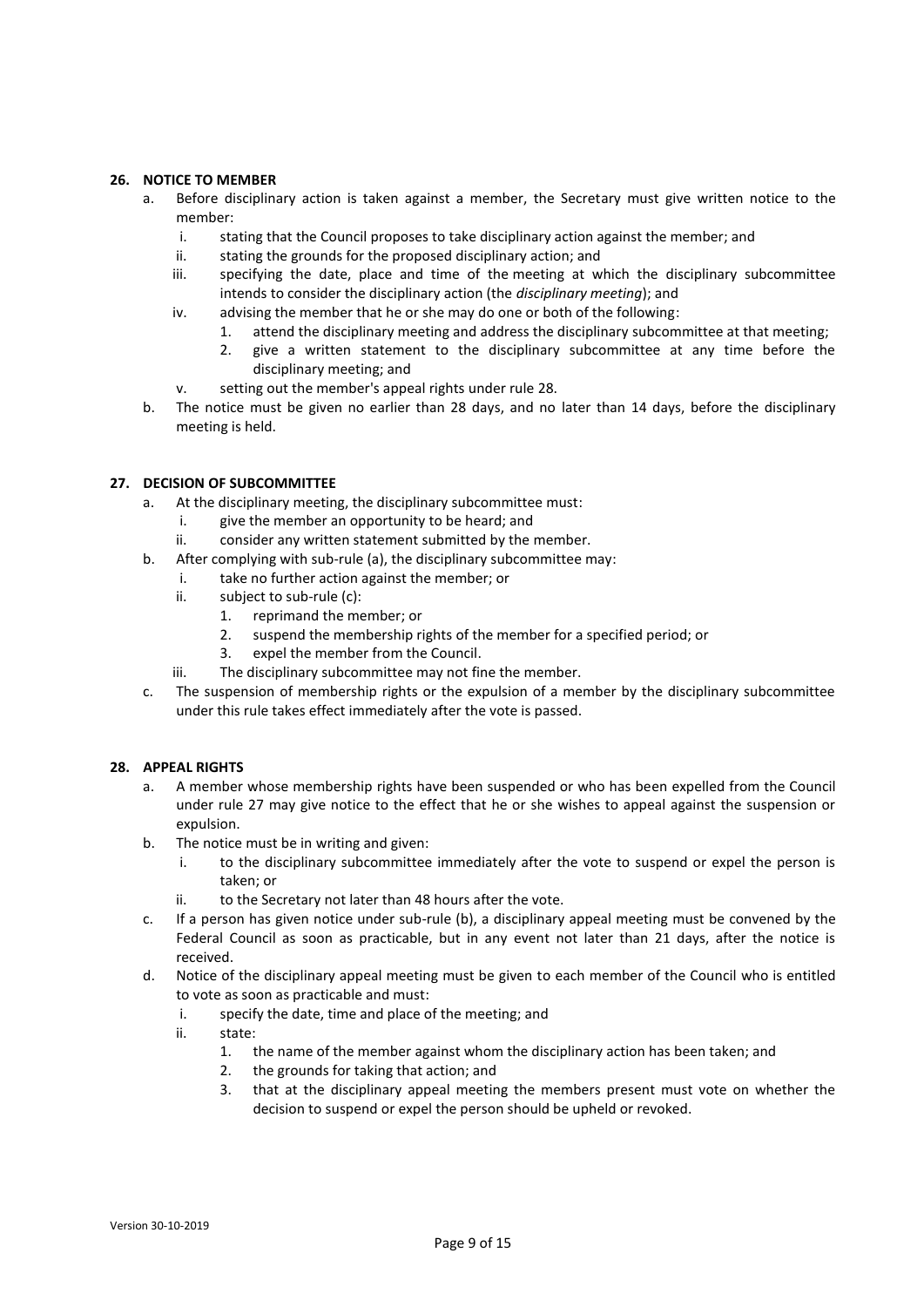# **29. CONDUCT OF DISCIPLINARY APPEAL MEETING**

- a. At a disciplinary appeal meeting:
	- i. no business other than the question of the appeal may be conducted; and
	- ii. the Federal Council must state the grounds for suspending or expelling the member and the reasons for taking that action; and
	- iii. the member whose membership has been suspended or who has been expelled must be given an opportunity to be heard.
- b. After complying with sub-rule (a), the members present and entitled to vote at the meeting must vote by secret ballot on the question of whether the decision to suspend or expel the person should be upheld or revoked.
- c. A member may not vote by proxy at the meeting.
- d. The decision is upheld if not less than 75% of the members voting at the meeting vote in favour of the decision.

# **30. DISPUTES AND MEDIATION**

- a. The grievance procedure set out in this rule applies to disputes under this Constitution between:
	- i. a member and another member; or
	- ii. a member and the Council.
- b. The parties to the dispute must meet and discuss the matter in dispute, and, if possible, resolve the dispute within 14 days after the dispute comes to the attention of all of the parties.
- c. If the parties are unable to resolve the dispute at the meeting, or if a party fails to attend that meeting, then the parties must, within 10 days, hold a meeting in the presence of a mediator.
- d. The mediator must be:
	- i. a person chosen by agreement between the parties; or
	- ii. in the absence of agreement:
		- 1. in the case of a dispute between a member and another member, a person appointed by the Federal Council; or
		- 2. in the case of a dispute between a member and the Council, a person who is a mediator appointed or employed by the Dispute Settlement Centre of Victoria (Department of Justice).
- e. The mediator cannot be a member who is a party to the dispute.
- f. The parties to the dispute must, in good faith, attempt to settle the dispute by mediation.
- g. The mediator, in conducting the mediation, must:
	- i. give the parties to the mediation process every opportunity to be heard; and
	- ii. allow due consideration by all parties of any written statement submitted by any party; and
	- iii. ensure that natural justice is accorded to the parties to the dispute throughout the mediation process.
- h. The mediator must not determine the dispute.
- i. If the mediation process does not result in the dispute being resolved, the parties may seek to resolve the dispute in accordance with the Act otherwise at law.

#### **31. MEMBERS NOT PARTNERS**

The members of the Council are not partners, and shall not in any way be liable for each other.

# **32. WINDING UP**

The Council shall not be wound up except at an Extraordinary General Meeting of the Council specially convened for that purpose and of which not less than twenty-one days' notice to members is given. Winding up shall be by a resolution carried by a majority of 75% of Full members present and entitled to vote.

If it be decided by the members to wind up or dissolve the Council, or at any time and any funds remain after liabilities have been satisfied, such funds shall not, nor any part of them, be the subject of any distribution to members or a member of the Council but shall be given or transferred to some association having objects similar to this Council and having in its constitution provisions that no distribution shall at any time be made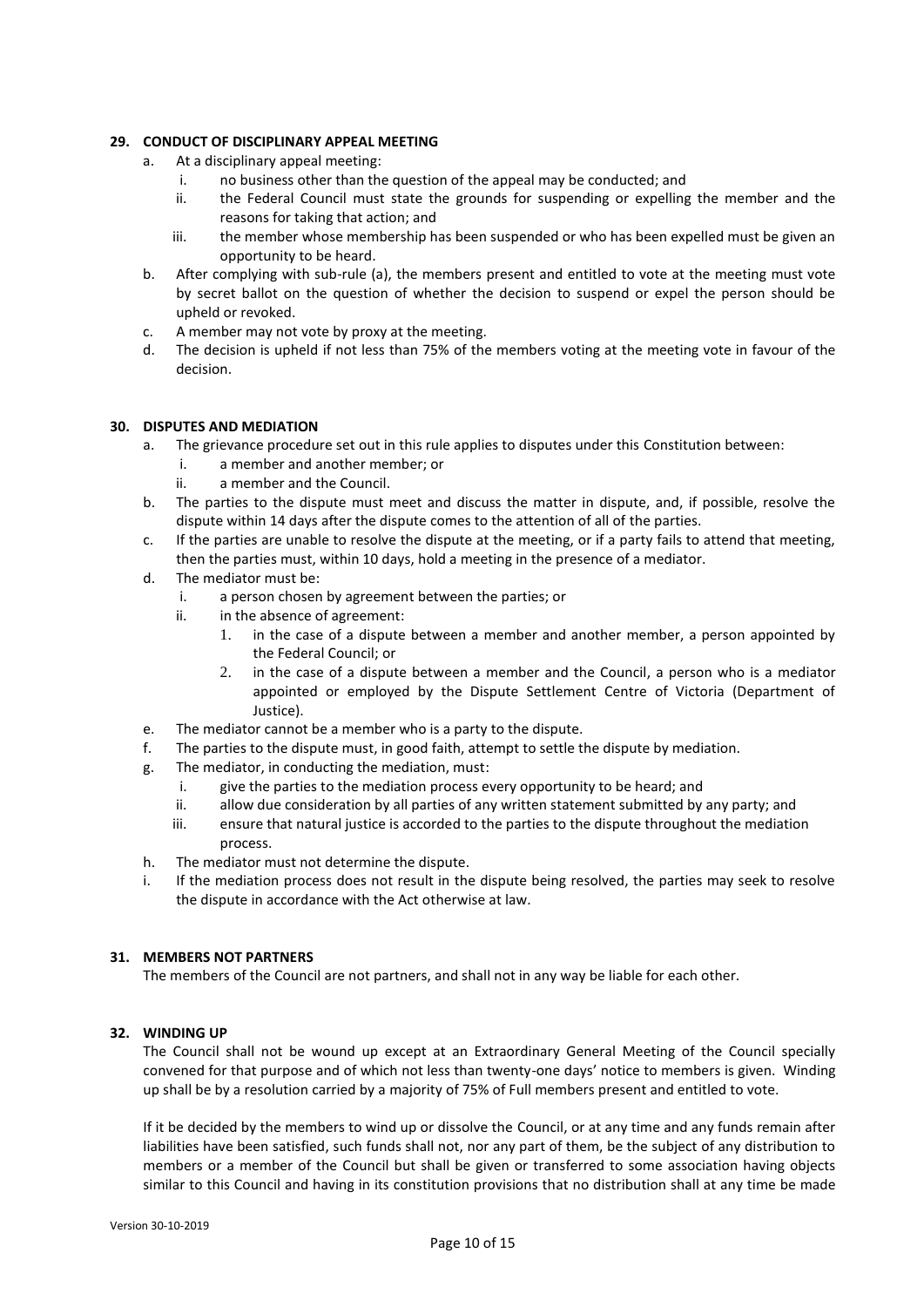to its members or a member. The time to be taken for such winding up shall be determined by the Federal Council.

Should the Council's liabilities exceed its assets at the time of winding up it shall be the responsibility of the members to discharge these liabilities.

#### **33. ALTERATION OF CONSTITUTION**

- a. Any article of the Constitution of the Council may be repealed or amended and any new article may be made at an Extraordinary General Meeting, provided such revisions are agreed to by at least 75% of the vote of the Full Members present at such meeting.
- b. Notice of a resolution to alter, rescind or repeal any article of the Constitution, shall be included in the Notice of Meeting of the Extraordinary General Meeting where such resolution is to be considered and no less than 21 days notice of such meeting shall be given.

#### **34. COMMON SEAL**

- a. The Council may have a common seal.
- b. If the Council has a common seal:
	- i. the name of the Council must appear in legible characters on the common seal;
	- ii. a document may only be sealed with the common seal by the authority of the Federal Council and the sealing must be witnessed by the signatures of two Federal Council members;
	- iii. the common seal must be kept in the custody of the Secretary.

#### **35. BY-LAWS**

- a. The Federal Council may from time to time propose By-Laws for the better regulation of its affairs.
- b. A By-Law shall be effective if adopted by a resolution of 75% of Full Members present and entitled to vote at an Extraordinary General Meeting of Members.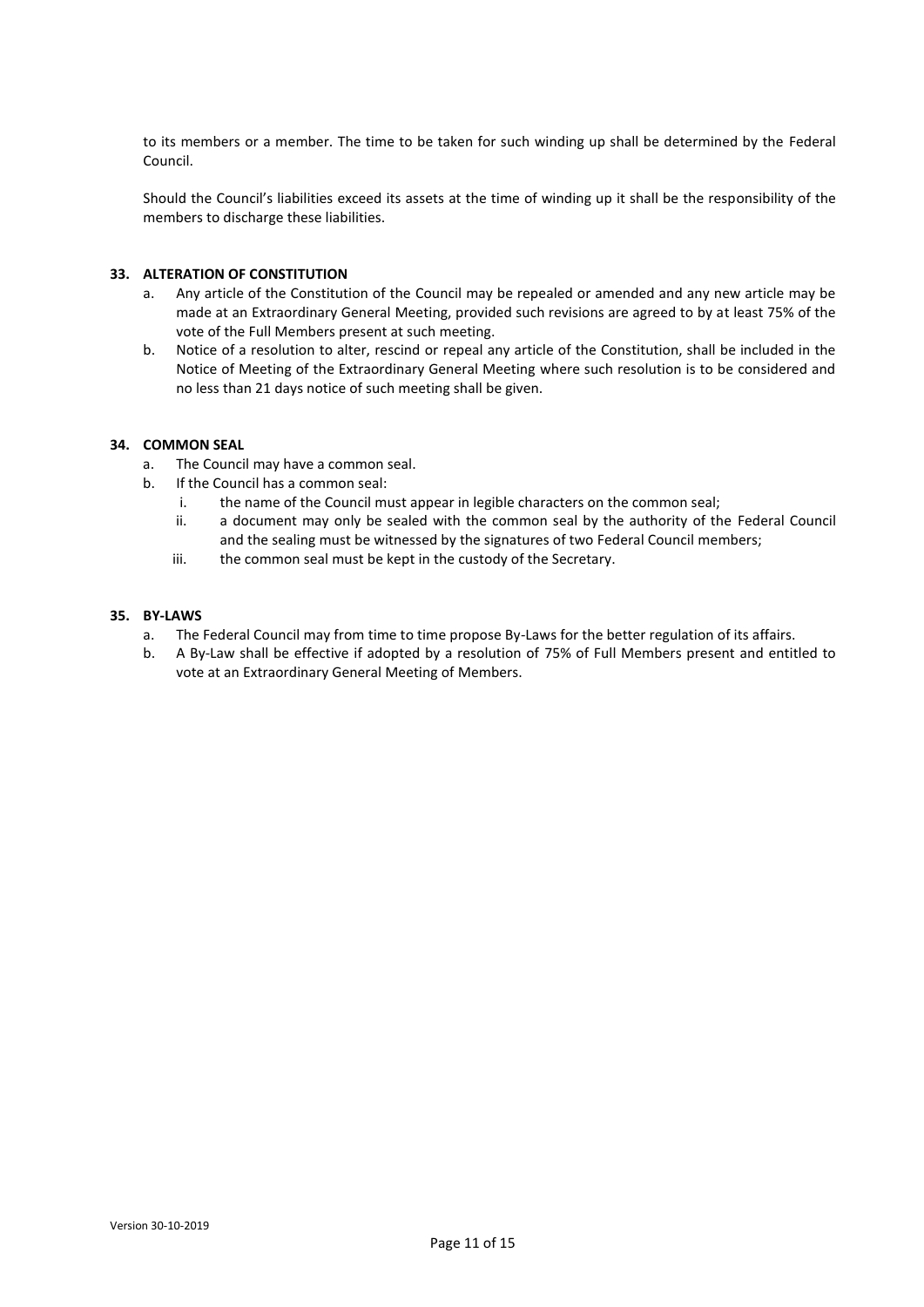#### **BY LAW 1**

STATE BRANCHES

- a. State Branches are established by the SFMCA pursuant to clause 17 of the Constitution. A State Branch is to be called SFMCA (state/territory) State Branch, for example: SFMCA NSW Branch.
- b. A member conducting business in more than one state may nominate for more than one State Branch and shall be so entered on the membership register.
- c. Each State Branch is responsible within its state for furthering the purposes of SFMCA and must supply to the Federal Council requested reports on State Branch activities. These reports shall be in a form specified by the Federal Council.
- d. Each State Branch is bound by this Constitution and must operate within the By-Laws and other policies of SFMCA and direction of the Federal Council. Each State Branch must supply to the Federal Council requested reports on State Branch activities. These reports shall be in a form specified by the Federal Council.
- e. Each State Branch shall be administered by an Executive Committee consisting of a State Chairperson, Vice Chairperson, and a minimum of two and a maximum of eight other members (unless otherwise approved by the Federal Council). The Chairperson and Vice Chairperson positions must only be filled by a Full Member. The other committee member positions can be filled by both Full and Associate Members however, there must remain a majority of Full Members on all State Executive Committees.
- f. The State Branch will nominate representatives to attend Federal Council meetings; this may be the elected Chairperson and Vice-chairperson. If either nominated person is unavailable, the State Branch may then nominate another member of the State Executive Committee to attend Federal Council Meetings.
- g. Each State Branch is to hold an Annual General Meeting at which time an election of the State Executive Committee must be held.
- h. Regular General Meetings of the State Branch membership must be held as agreed by the State Executive Committee.
- i. At meetings of the State Branch, a Quorum shall be 10 % of members, listed on the members register for the State Branch, for both Annual and General State Branch meetings. Members must be given reasonable notice of all meetings including the time, place and agenda to facilitate as broad an attendance as possible. The purpose of these meetings is to allow the State Executive Committee to report to members on activities and to conduct business as appropriate.
- j. Unless otherwise requested by a member, the members of a State Branch are those members of SFMCA who reside or conduct business within the jurisdiction of that State Branch. A register of members of each State Branch shall be maintained by the National Office setting out members names, addresses, and other contact details, this being available to the State Branch as required.
- k. Voting Rights at State Branch General Meetings the State Executive Committee is empowered to bring to State Branch general meetings issues that are defined as only to be resolved by Full Members. Such defined issues will only be voted on by Full Members; neither Provisional nor Associate Members shall vote. Each Full Member shall have one (1) vote. In all other matters requiring a vote, each Full, Provisional and Associate Member shall have one (1) vote. A simple majority shall determine the motion to be in the affirmative. In the event of equal voting the Chairperson shall declare the motion lost.
- l. Powers and Duties the State Executive Committee will be required to lead, progress and oversee State Branch plans and finances. The Executive Committee will be required to develop and submit an annual State Branch budget (consistent with the SFMCA Constitution, plus Federal Council approved strategic/business plans and budget), in a form specified by the Federal Council. A State Branch may request additional or special funding for State Branch approved projects, consistent with SFMCA and State Branch funding policies and procedures. The State Executive Committee will assist the management of any local secretariat, contractor or employee along with the SFMCA Executive Officer and Federal Council.
- m. Centralised and State Branch Administration as directed by the Federal Council, some State Branch related administration will be centralised in the SFMCA National Office, including bank accounts; membership records; account receivables/payables; insurance; any payroll; website and policy and procedures. State Branch administration may include:
	- i. Organisation of State Branch and Executive Committee Meetings
	- ii. Taking and issuing of meeting minutes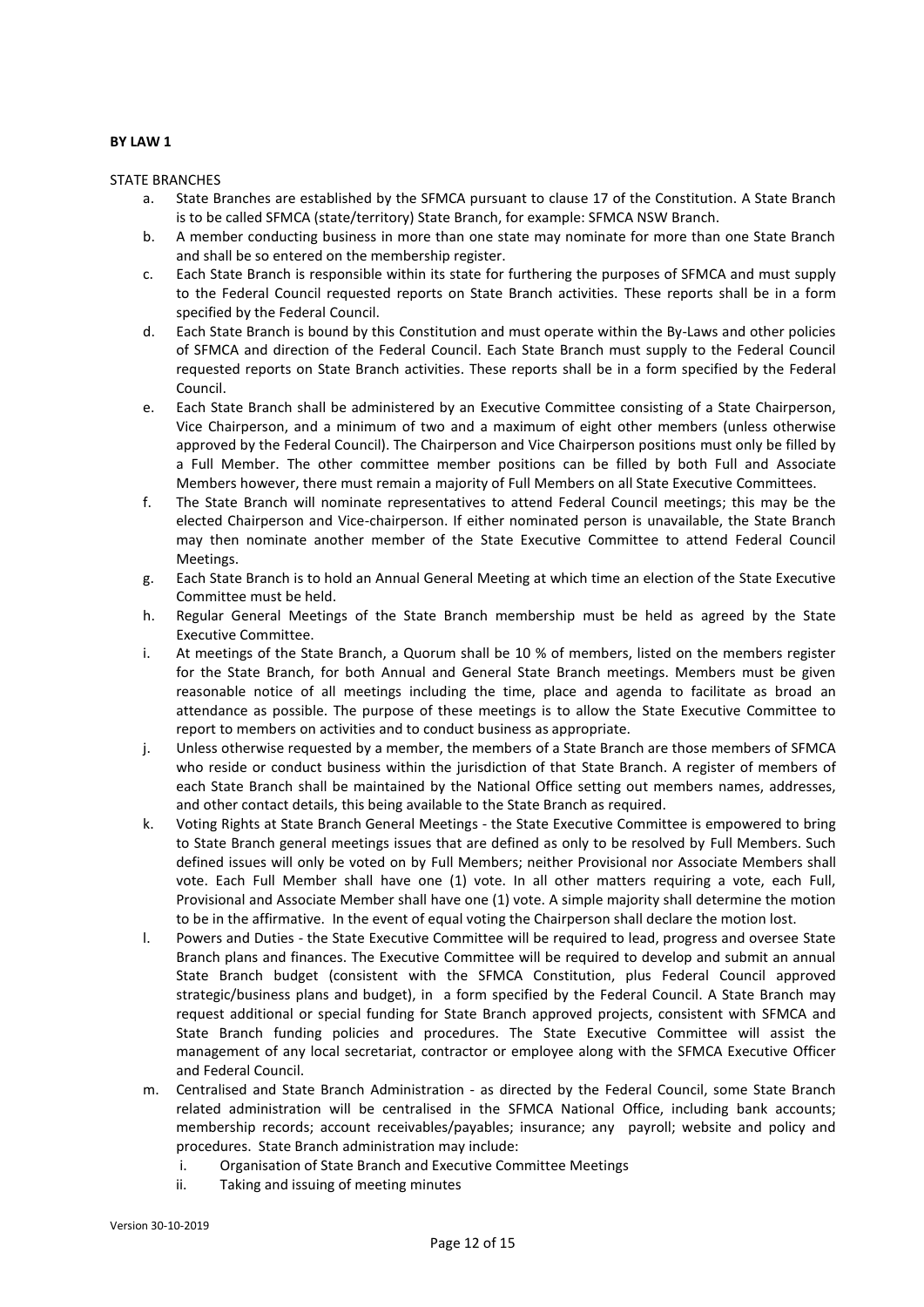- iii. Co-ordinating state based budget and expenditure
- iv. Implementing state based activities
- v. Correspondence with State members and external bodies
- n. A State Executive Committee is permitted to implement legitimate expenditure included in their approved budget. This includes the provision of employment or contract services to support the State Branch in meeting its obligations under item 3 above.
- o. A State Executive Committee is a subcommittee of Federal Council which cannot separate or act independently from SFMCA, nor retain or withdraw any funds derived using the name or reputation of SFMCA.
- p. SFMCA policies and procedures are to define additional expenditure approval processes for amounts exceeding prior written approved budget amounts.
- q. Any contract or supplier arrangement exceeding \$1,000 may only be signed or approved by a State Branch Chairperson or Vice Chairperson or Federal Council nominee.
- r. State Branch Funding Requests State Branches are encouraged to build into their annual budgets all activities and projects planned for the year ahead. Should an existing or proposed project be agreed by a State Executive Committee that is in addition to the annual approved budget, an application for additional or special funding to progress any projects must be made to the Federal Council.
- s. Any project that is considered a national project will be budgeted and funded by the Federal Council.
- t. State Executive Committee Elections State Branches may follow a process of their own choosing for State Branch elections or they may follow the process suggested below:
	- The State Executive Committee is to appoint an Election Co-ordinator.
	- Prior to the conduct of the Federal Council Annual General Meeting, the State Branch members Annual General Meeting must be held with election of the State Executive Committee.
	- The election Co-ordinator will issue notices of meeting and nomination forms.
	- Nominations should be received by a nomination date and on the nomination form issued.
	- If there are more than one nomination for the respective office bearer positions (Chairperson and Vice Chairperson) a ballot will be held and conducted on the simple first past the post method.
	- The Election Co-ordinator is required to inform the members of the outcome of the State Executive Committee elections.
	- The State Branch is required to advise the SFMCA Executive Officer of the State Executive Committee election result.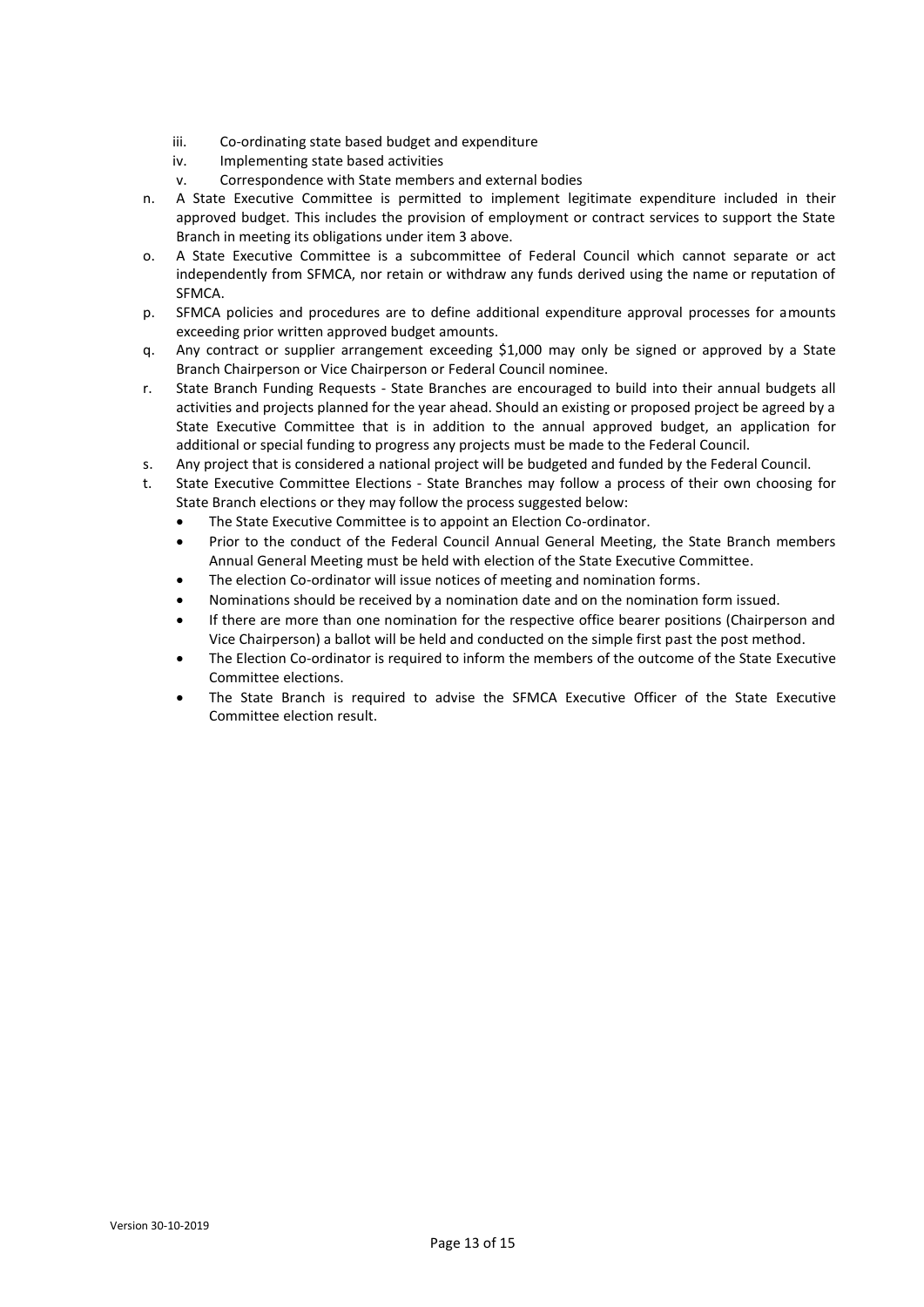#### **BY LAW 2**

#### SFMCA HONORARY LIFE MEMBERS

In order to recognize a significant contribution for the good of the Stockfeed industry in Australia by persons who are or have been directly engaged in the industry and the activities of the SFMCA and/or State Branches.

By-law made pursuant to Clause 3. Membership

- 1. Honorary Life Membership may be awarded to individuals who have rendered a conspicuous and distinguished service to the Council.
- 2. Honorary Life Membership is restricted to individuals who have been employed by a Full Member.
- 3. Honorary Life Members are not subject to Clause 3. Membership of the Association and have no voting rights and are not required to pay annual membership fees
- 4. A representative of a member company may submit a recommendation that an individual be made an Honorary Life Member.
- 5. A recommendation for an Honorary Life Membership shall be submitted in writing to the Secretary of the Council.
- 6. The Federal Council will obtain a report on the suitability of the person recommended for Honorary Life Membership. This report must include recommendation from the relevant State Branch.
- 7. The Federal Council will decide on the suitability of any recommendation for Life Membership and advise the membership when Life Membership is awarded.
- 8. Any recipient of the Life Membership will be invited to a defined industry meeting or event and formally presented with the Award and duly recognized.
- 9. The Secretary is to maintain a register of Life Members together with notation of contribution to the industry.